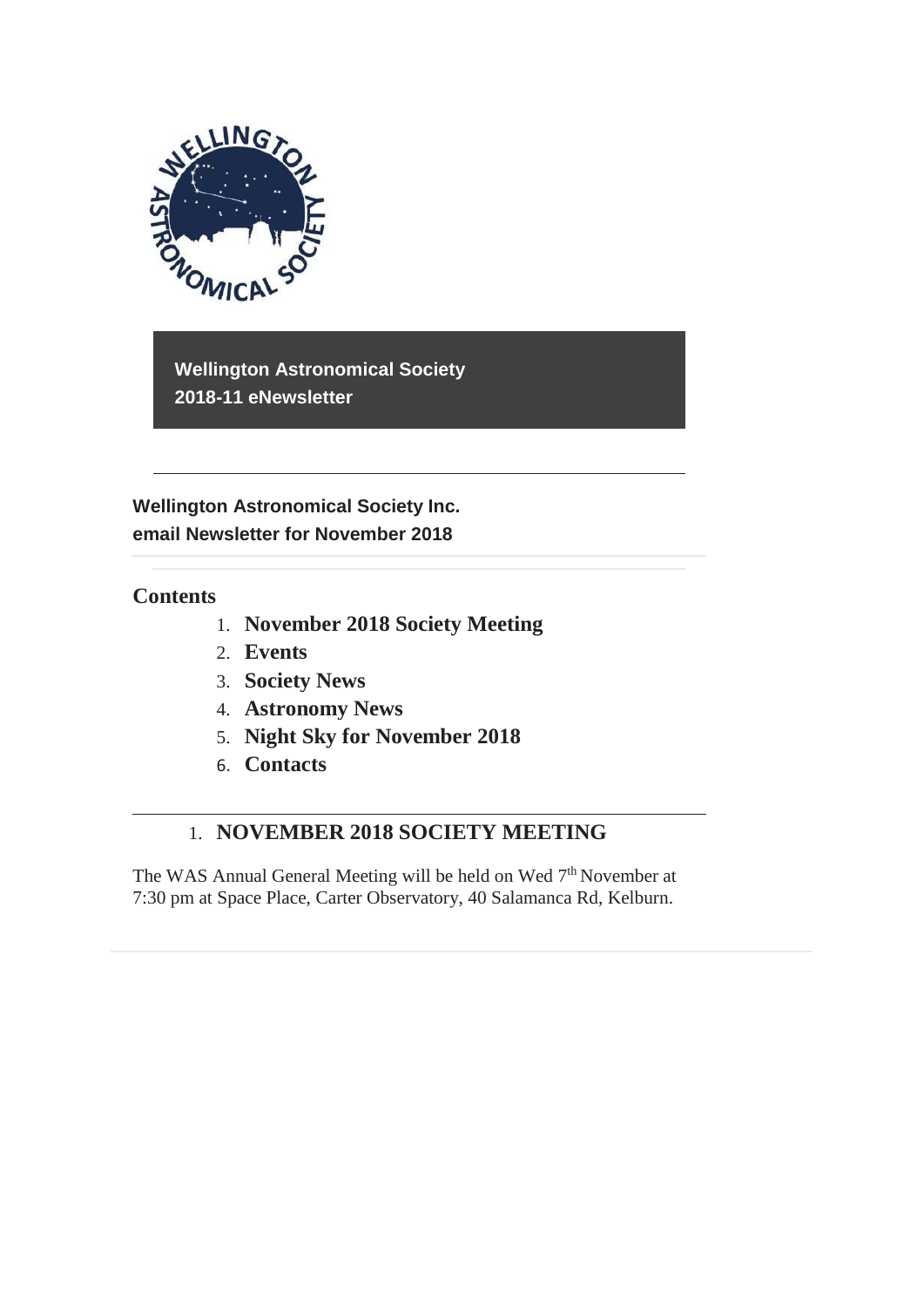

### **Annual General Meeting 2018**

- 1. Apologies
- 2. Minutes of the AGM 2017
- 3. President's Report
- 4. Cretney Bequest Sub-Committee Report
- 5. Treasurer's Report
- 6. Election of Officers
- 7. Life Membership
- 8. Other business
- 9. End of AGM followed by supper

NOTE: If you wish to vote at the AGM, please ensure your subscription to WAS is paid before the meeting. Only votes from paid up WAS members will be valid.

## 2. **EVENTS**

WAS Astrophotography group / Dark Sky Observing - Saturday  $10^{th}$ November 10:30 pm, Star Field - John Whitby's dark sky site. This is our last Astrophotography / Deep Sky event for this year at a dark sky site in the Wairarapa. To attend and get directions to Star Field, please email Antony [\(president@was.org.nz\)](mailto:president@was.org.nz) as we need to keep track of numbers. Any updates will be posted on the [WAS Facebook page](https://www.facebook.com/WellingtonAstronomicalSociety/) closer to the time. For further details or cancellations contact Chris 021 890 222 or Antony 021 253 4979.

**Note** the later starting time of 10:30 pm as there is a prior activity taking place at the Star Field. Please arrive after the start time.

We are grateful to John Whitby for providing access to his Star Field site free of charge to WAS members.

WAS Observing Evening - Saturday 17<sup>th</sup> November, 8:00 pm, Tawa College.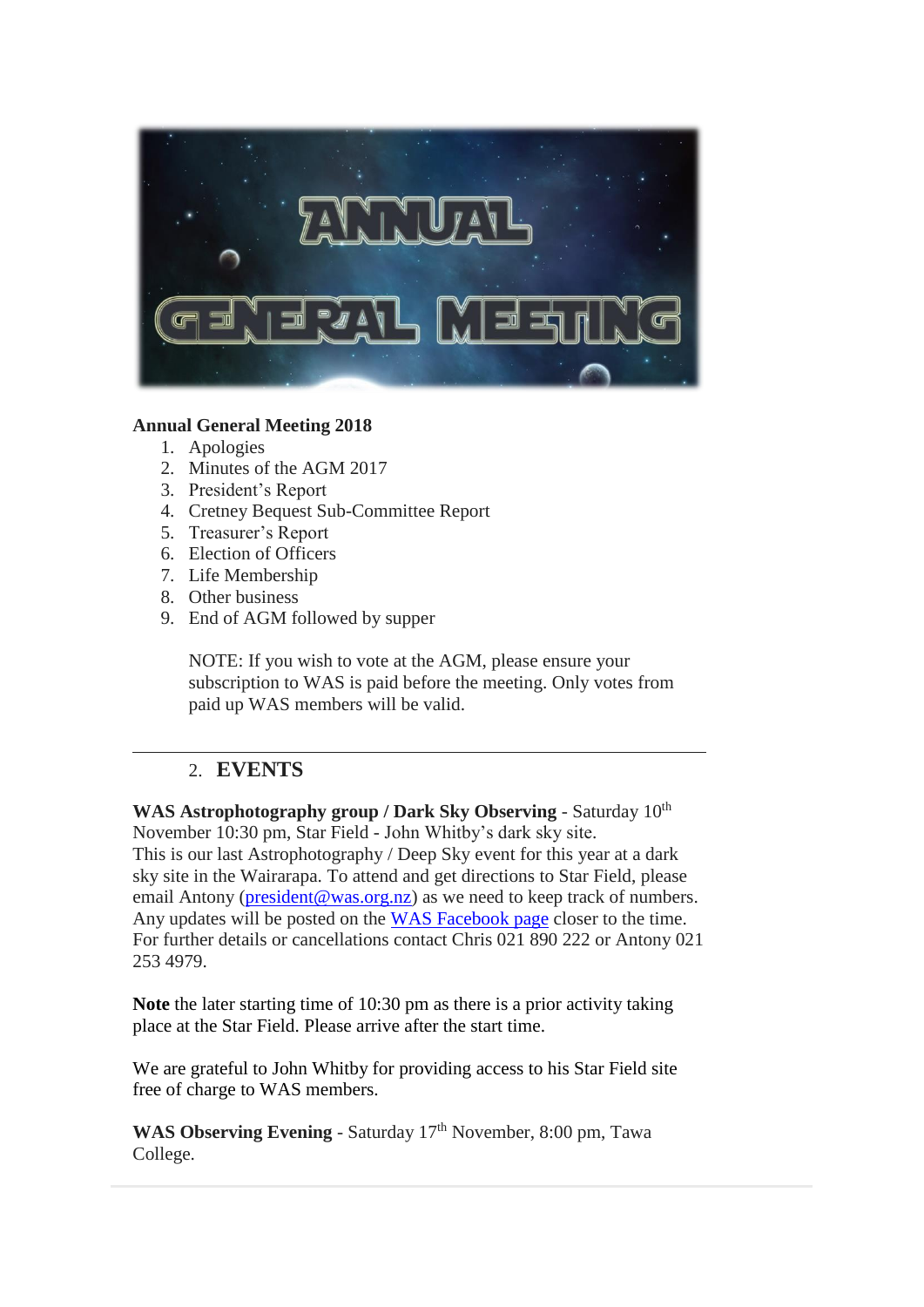See many wonderful objects, star clusters, galaxies, dying stars and nebulae. We will be focusing on the area around Galactic Centre of the Milky Way which lies across the night sky. The planets Saturn and Mars are also visible.

Come and learn how to star-hop through the night sky to find many of the various astronomical objects using the Society's Dobsonian telescopes. Chris is often there on Friday evenings too so feel free to come along though it would be best to give him a ring on 021 890 222 to check on conditions.

WAS Christmas Party - Wednesday 5<sup>th</sup> December, 7:30 pm, Wellington Collegians Cricket Club, Anderson Park, Botanical Gardens. Keep this date free for the WAS Christmas Party, our last gathering for 2018. More details will be available in the next newsletter and on our Facebook page.

**New Zealand Astrophotography Weekend 2018 -** December 7th - 9th, 2018, Foxton Beach Bible Camp, Foxton Beach, Horowhenua.



The Horowhenua Astronomical Society is hosting the sixth New Zealand Astrophotography Weekend. Held in the lower North Island it is an annual event dedicated to astrophotography in a wonderful dark-sky location. It is open to everyone interested in astrophotography - from beginners to advanced. Come along and share your knowledge, tips and experiences.

All sorts of astrophotography can be undertaken - solar-system / nightscapes / deep-sky.

The weekend shall consist of:

• Practical astrophotography. There are plenty of safe areas for people to set up their equipment and leave it in situ for the whole weekend.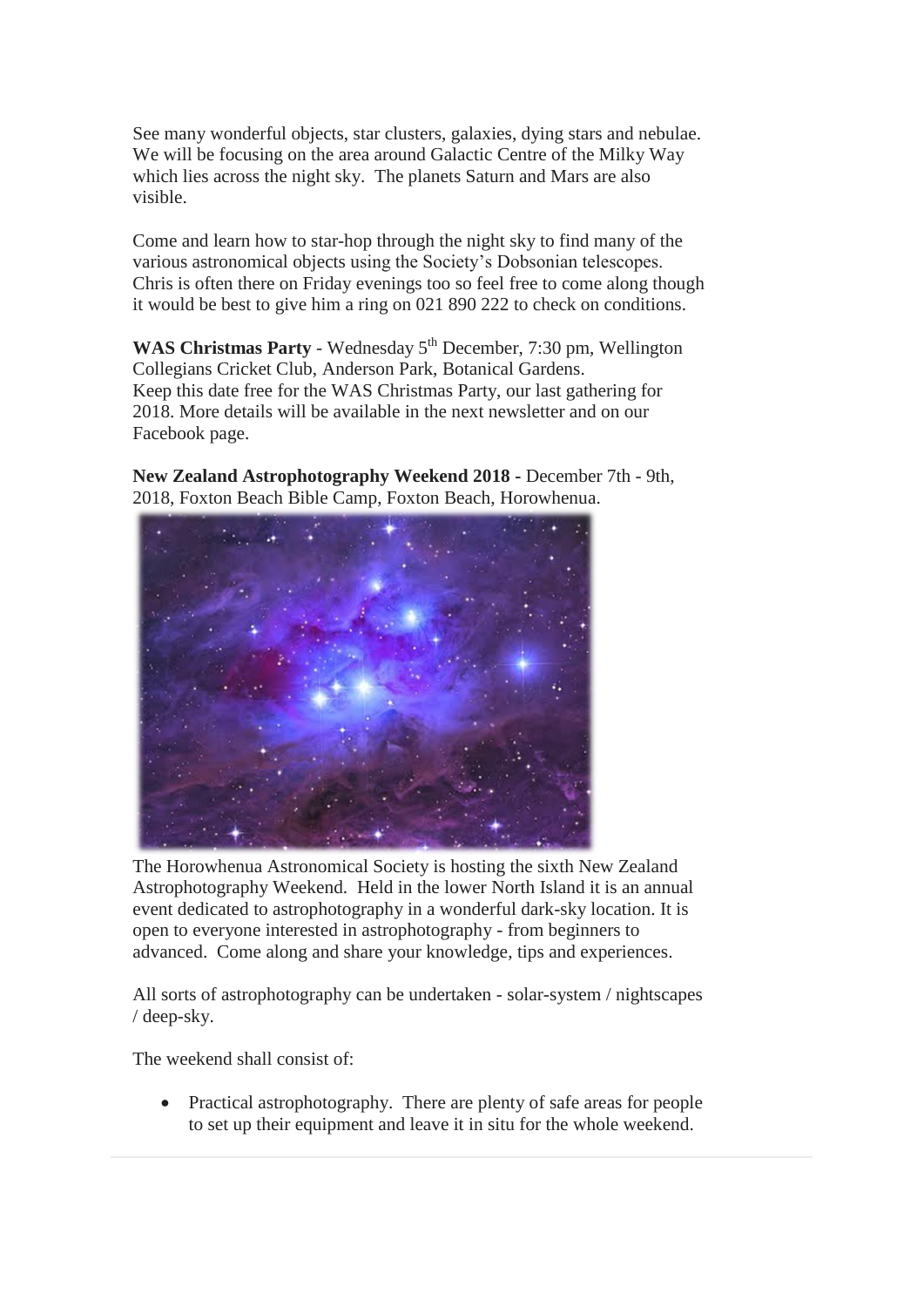- Image Processing: There is a huge room with long tables available which is perfect for people to set up computers. If you have one then please bring an external monitor to attach to your laptop as this is very useful for other people to observe what you are doing.
- Presentations: There shall be talks on astrophotography related topics held in the large hall (see below).
- Bring-and-buy: Feel free to bring along any equipment that you are no longer using and wish to sell.
- Fish and chips dinner: Saturday night. Please pay when you book.
- Late-night movies: Should the weather not be kind then movies can be shown on the big screen.

Everyone is encouraged to bring along their own telescopes / mounts / cameras etc, however basic they might be. For more information and booking details go to [http://www.horoastronomy.org.nz/upcoming-events/astrophotography](http://www.horoastronomy.org.nz/upcoming-events/astrophotography-weekend)[weekend](http://www.horoastronomy.org.nz/upcoming-events/astrophotography-weekend)

Central Starparty 2019 - January 3<sup>rd</sup> – 7<sup>th</sup>, 2018, Tuki Tuki Camp, Hawkes Bay.



The fourth Central Star Party will be held from Thursday 3rd January to Monday 7th of January 2019 and will be held at the Tuki Tuki Camp site in the Hawkes Bay. This is the site of many previous star parties.

Central Star Party has been established to hold annual star parties in the central North Island for the benefit of the astronomical community of the North Island of New Zealand. The goal of the organisers is to provide a fun social astronomical gathering laced with talks and activities.

Further details are available at<https://censtar.party/>

## 3. **SOCIETY NEWS**

### **2018 – 2019 Subscriptions**

We started the new Financial Year on the 1st September. Membership subscriptions are now due. Please continue supporting our Society's activities by renewing your membership. As part of our mission of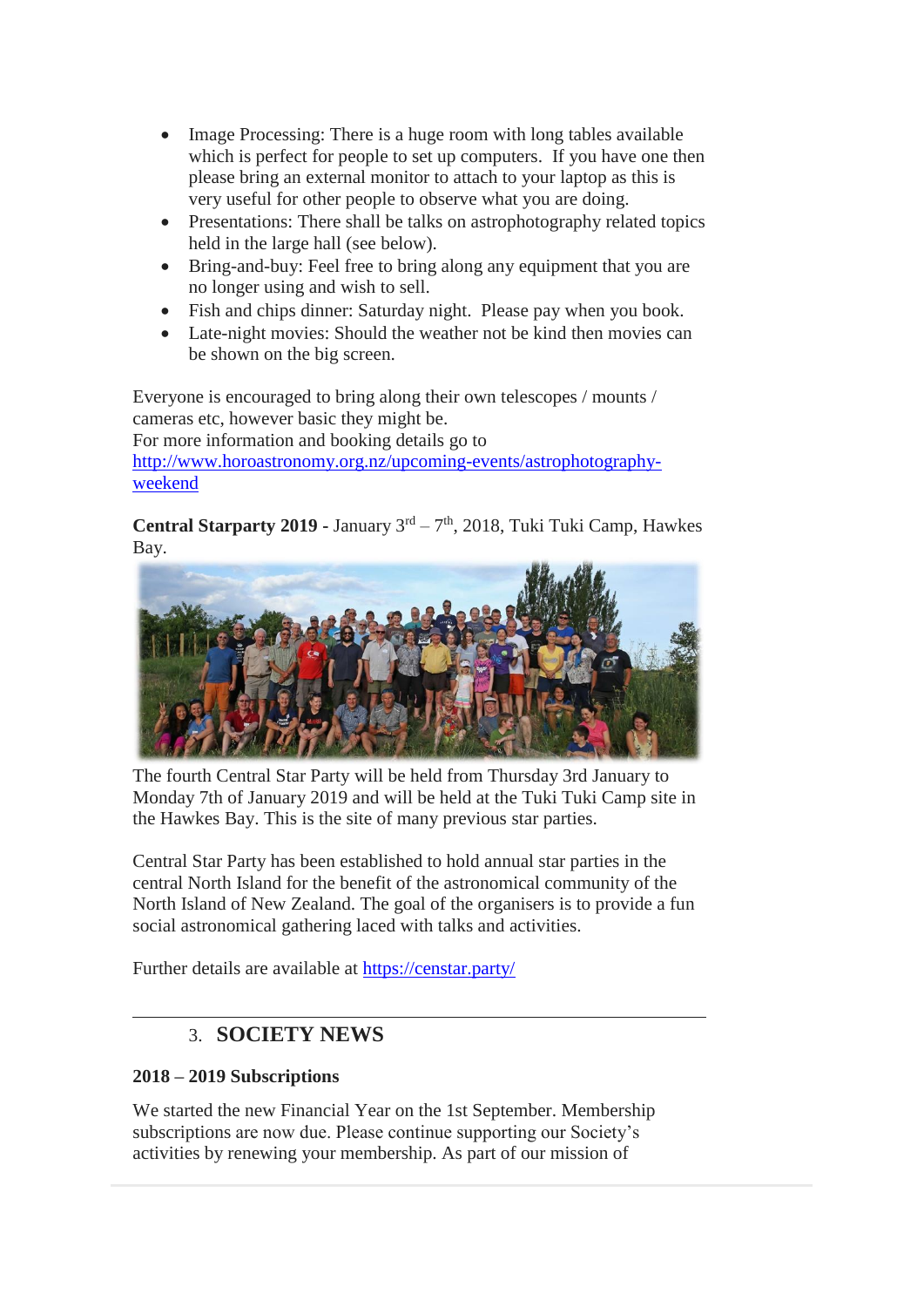promoting astronomy through education and public outreach, we endeavour to keep our activities free for everyone to attend.

However, as a Society, we do retain a number of fixed costs. Every year we pay out for insurance, affiliation to the Royal Astronomical Society of NZ, post-office box, venues and costs incurred when we host an international speaker, and telescope equipment.

Your commitment to supporting our Society through renewing your 2018 – 2019 subscription is very much appreciated.

Renewal forms can be found on the website, but a summary follows:

- Adult/Waged: \$50.00
- Student/Unwaged: \$30.00
- Associate (outside the Wellington region): \$20.00
- Family: \$70.00

Payment methods:

- Direct Deposit or Internet Banking use Acc No: 03-0502-0508656-00, please include reference so we know who is making the payment
- Cheque make out to Wellington Astronomical Society Inc, and mail to PO Box 3181, Wellington 6140
- Cash please bring exact amount to meeting.

#### **Mosaic of the Full Moon** – Murray Forbes



I had a lunar occultation predicted for Monday 22nd October (Labour Day). This was nearly a full moon, with the faint star disappearing behind the tiny sliver of the dark limb. As I wasn't sure if I'd be able to see this star against a bright sky background (lit up by the moon), I started to setup about an hour before the event time so I had plenty of time to find the right camera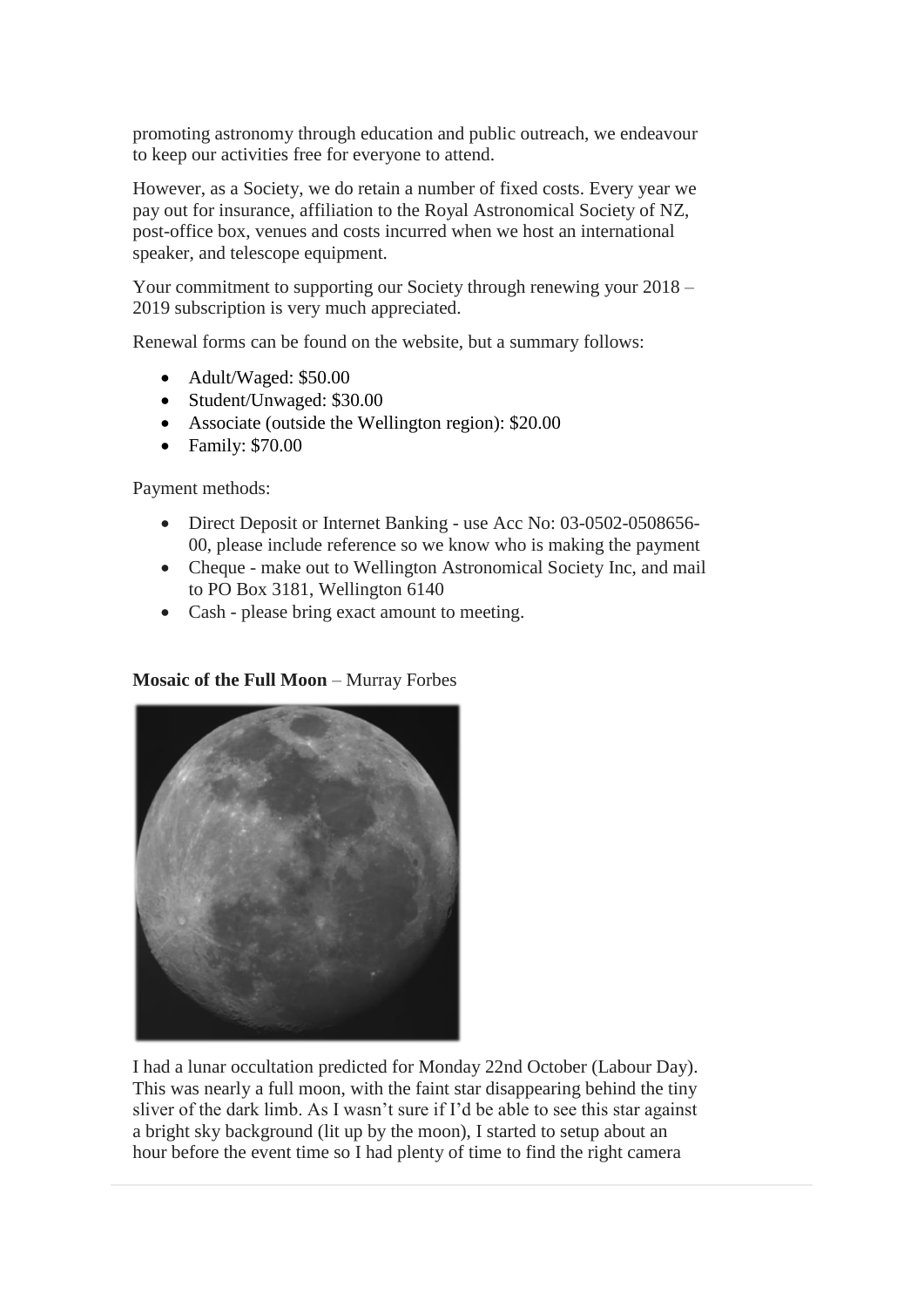settings. Anyway I found a setting where the star was visible (just) and still had 45 minutes to go before the occultation. To fill in the time I decided to attempt to video the moon to create a photographic mosaic.

I tried various settings on my video camera (a Watec 120N+ integrating camera) and found that the 'High5' integration time gave the best brightness setting. This setting still produces a video stream of 25 frames per second but each frame is an exposure only 1/1000 second long. I can only get about a quarter of the moon in my camera's field of view. So I needed to make a mosaic and took video recordings of six different areas of the moon. I made sure there was an overlap between each area, to aid the mosaic stitching program later on.

Even though the moon was near the meridian, the seeing wasn't particularly good. I suspect this was because it was only a few hours after sunset. My understanding is that the best seeing is usually after midnight and with the object near the meridian, but that wasn't possible in this case. I recorded each segment of the moon for at least three minutes (i.e. about 4,500 frames) in the hope that I'd get some brief instances of good seeing.

The next day I used RegiStax to analyse each video recording, take the best 10% of the frames from each recording and then stack these frames together to produce a png image. I then used GIMP to crop each (of my six) images to remove the (now very blurred) timestamps along the bottom of the images. Finally I used Microsoft's Image Composite Editor to automatically stitch the images together to form the mosaic you can see in the figure below. Note: All of the programs I've just mentioned are free (even the Microsoft program!).

As a first attempt at doing an astro-photographic mosaic I quite pleased with the result, especially as I was using a video camera which has a very low resolution compared to even a budget point-and-shoot camera. If you look carefully you can see some distortions on the boundaries where the individual images were stitched together. To improve on this first attempt, next time I'd take more areas of the moon with greater overlaps, make longer recordings and set my scope's tracking rate to track the moon (rather than for stars).

I look forward to seeing other members' astrophotography in future newsletters.

P.S. I also managed to record and analyse the lunar occultation that was my original project for that night.

#### **Seeing and Transparency** - John Whitby

**Seeing** and **Transparency** are values that an observer uses to compare the quality of the sky from night to night. The values are very specific to an individual observer's visual acuity. **Seeing** is a measure of how stable the sky is. **Transparency** is a measure of how clear the sky is.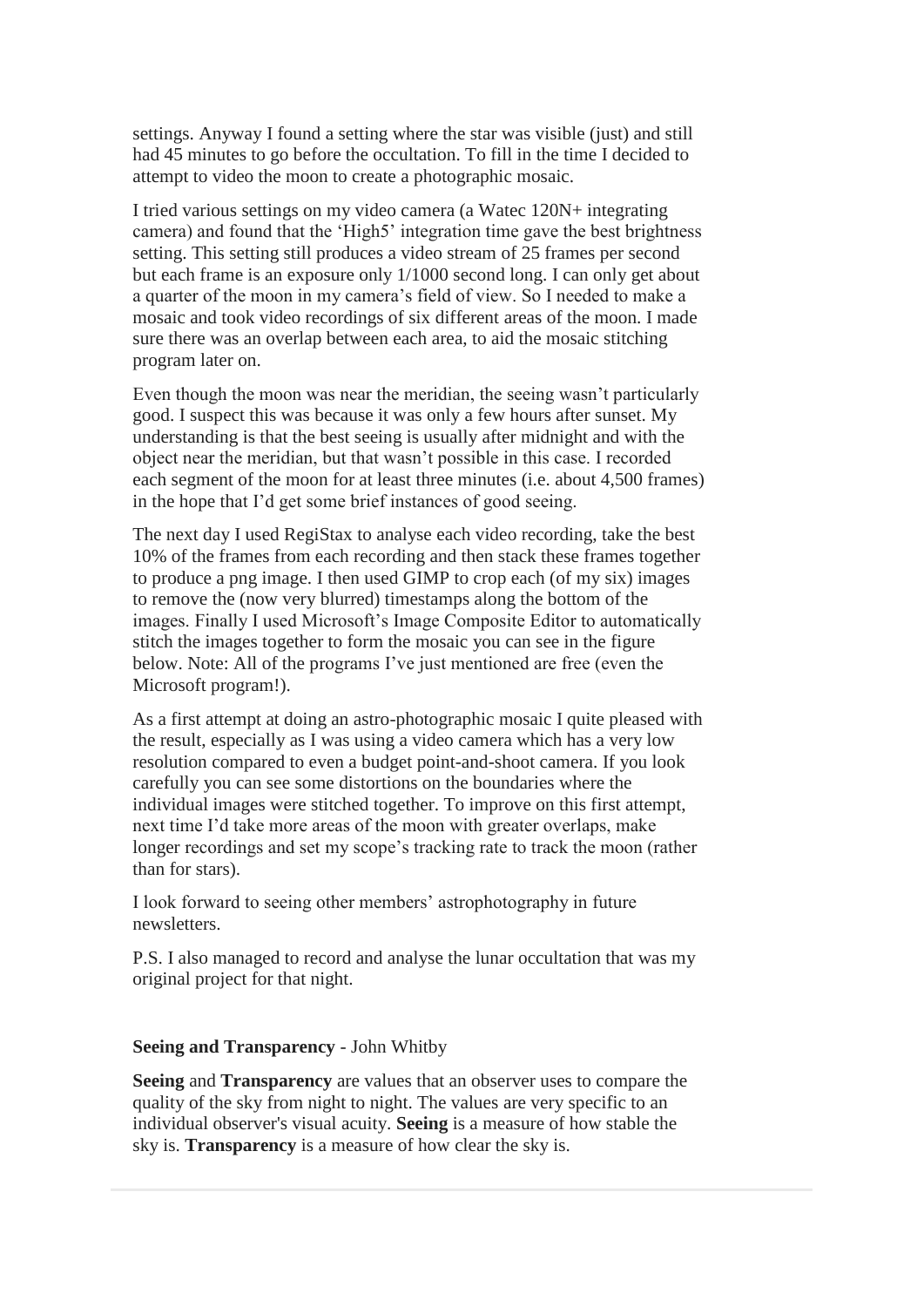Most of my observations have been visual where I rate a sky for seeing and transparency to determine conditions for my astrophotography.

I have not recorded visual observations at the various locations that I have visited throughout NZ over the last five years or so. I only spend time at each location with my portable imaging equipment and a modified mirrorless camera, mainly for imaging and to determine the amount of light pollution. I am however making mental visual estimates of the seeing and transparency at each location while there.

One test I did at the better locations was to take a 10 second exposure at ISO 3200 using a camera lens both at the horizon and at 45 degrees, mainly to see the levels of light pollution.



*Poor transparency washes out faint details and reduces contrast. Richard S. Wright Jr.*

*Poor seeing handicaps how sharp your images start off before processing. Richard S. Wright Jr.*

Seeing and transparency are not directly related to light pollution, so it was possible to get excellent seeing and excellent transparency near heavy light pollution… i.e. Auckland which often has excellent seeing conditions.

This much I can tell you...My site at the top of the Coromandel ranges, on the very odd occasion, had the best seeing and best transparency I have ever seen, even leaving Tekapo in the dust! Steady stars right down to the horizon and almost three dimensional seeing in the milky way!

But the downside...it rained every other day and was constantly clouded out.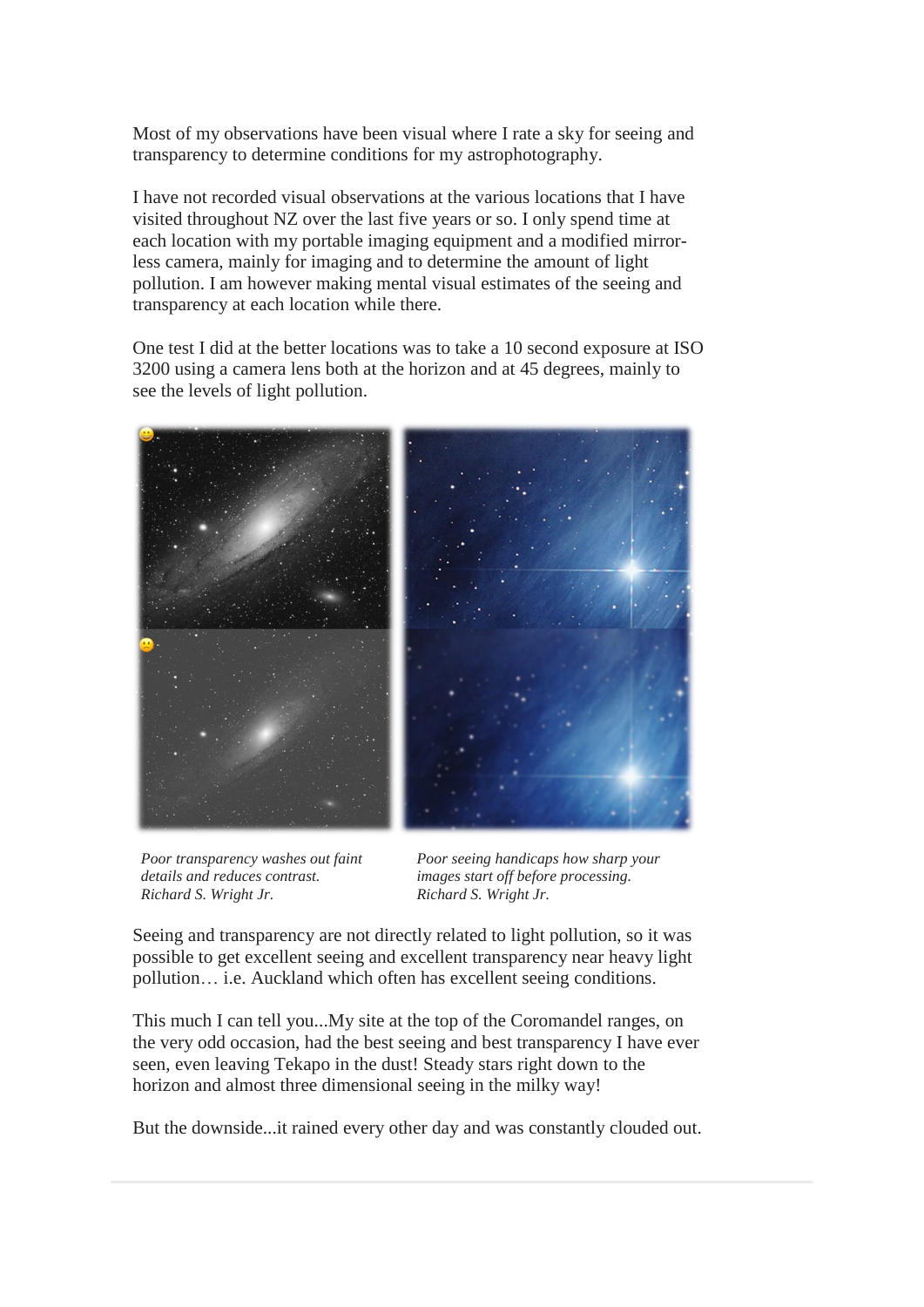The darkest site I have ever been to was at the tip of Golden Bay near Puponga and the seeing was very steady there with excellent transparency, that is as long as you looked inland, looking out to the sea it turned to custard!

Another very dark site was inland from Kaikora but the seeing was affected by the mountains.

Along the East coast of the North Island the seeing was affected by the preceding hill ranges and the sea.

The East coast of the South Island was better where there were wide plains but then there was CH-CH light pollution looming in the distance.

Most other places were either too remote or the topography affected seeing. It became obvious to me that you don't have to be on the top of a mountain (in NZ) but definitely needed to on the East Coast where there was a dryer climate and preferably a large flat valley after the main ranges. The West coast ranges drive the moisture up to form rain and the dry air flows more smoothly across a wide flat plain.

Martinborough was my final choice as it had the right topography which produced a dry climate (for NZ at least) and over the last year I have had approx 3+ excellent nights a week on average with 50% clear nights in the last 6 weeks alone. These are nights where the seeing is around 7 to 8/10 most nights and up to 9/10 occasionally. The transparency can range from 6 to 9/10 on these nights.

There are plenty of nights good enough to collect scientific data but I am only interested in quality data for astrophotography and need good seeing and good transparency at a minimum. I know for a fact that Mt John are still able to collect scientific data on nights where I wouldn't even bother going out.

The best sky brightness reading at my current site from a Unihedron sky meter has been a staggering 21.95 magnitudes per square arcsecond, taken at 4.00 am recently. All of the Wairarapa towns recently changed to 3000K street lighting as part of a process for Dark Sky Reserve accreditation and this has helped as the previous best reading from my site was 21.82. IDA's gold standard is 21.75...22.0 is total darkness!

#### **Holidays with an Education: Introducing Life Enriched Holidays**

*Life Enriched Holidays combine a life-enhancing and enriching experience with a vacation at the heritage Martinborough Hotel. Short 3-day or 5-day courses combine 8 - 20 hours of tutorials and a wonderful holiday break with complimentary activities, superb food and Martinborough wines included. Life Enriched Holidays are educational holidays for adults, that*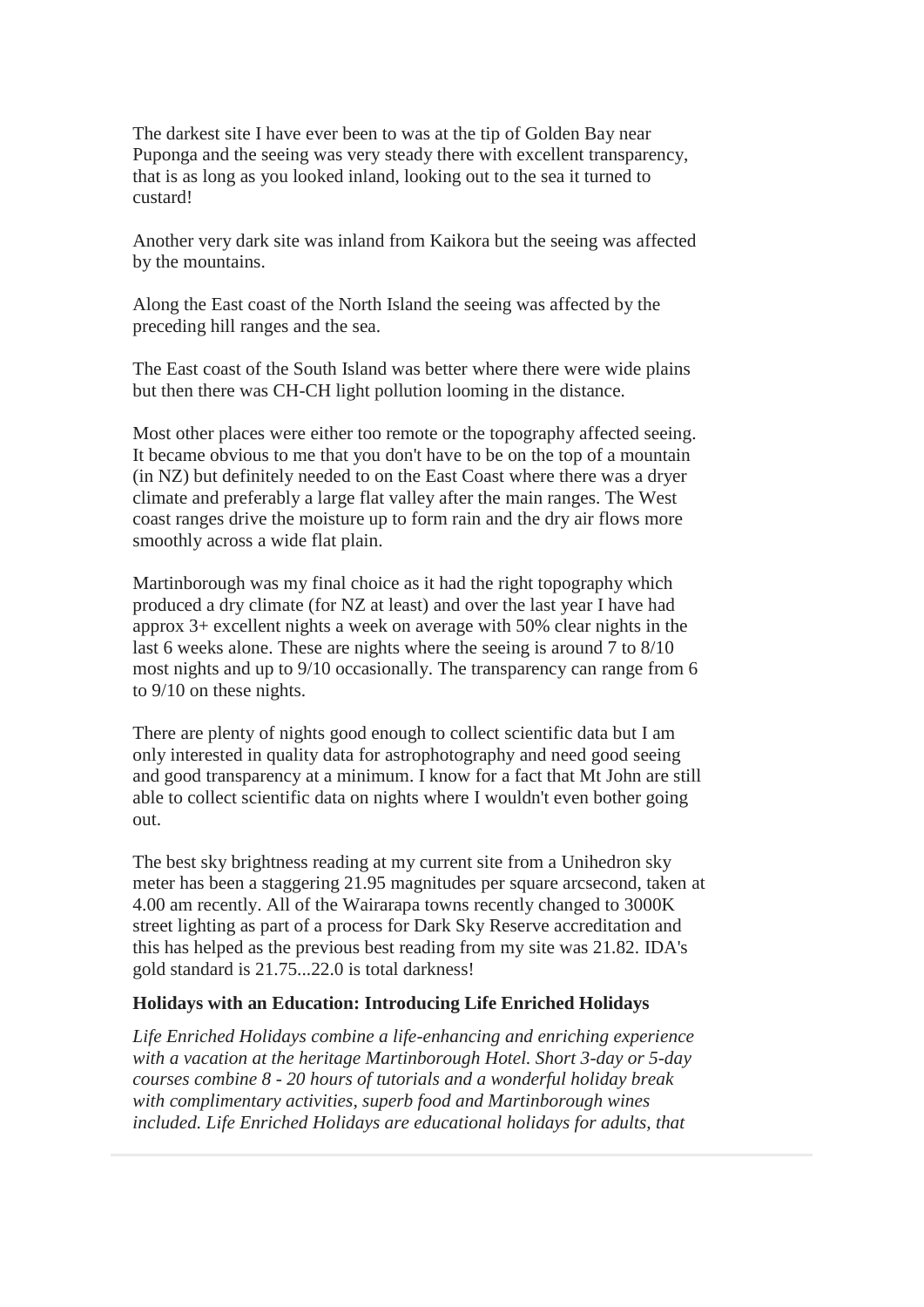*with outstanding and acclaimed tutors, provide the chance to learn a new skill, develop latent talents, or explore a special interest.*

#### **Life Enriched Holidays appreciate the support of:**

The Martinborough Hotel The Petit Hotel **Union Square** The Martinborough Lodge StoneCutter Vineyard

#### **Tutors include**:

Adam Newell – Michelin starred Chef Jane Skilton - Master of Wine Jillian Sullivan – Author and Tutor NZ & USA John Faisandier B.A, B.Theol, M.Ed **Becky Bateman** – Under the Stars **John Whitby** – Star Field Martinborough

<https://www.lifeenrichedholidays.co.nz/martinborough-dark-skies> [www.lifeenrichedholidays.co.nz](http://www.lifeenrichedholidays.co.nz/) [www.facebook.com/lifeenrichedholidays](http://www.facebook.com/lifeenrichedholidays)

#### **ASTRONZ - Buying telescopes and binoculars**

In conjunction with the [Martinborough Dark Sky Society](https://martinboroughdarksky.org/) we are looking at doing a bulk buy of telescopes and binoculars from [ASTRONZ](https://www.astronz.nz/shop/) in time for Christmas. ASTRONZ is a non-for-profit online astronomy shop owned by the Auckland Astronomical Society. It reinvests everything earned back into astronomy and science education throughout New Zealand.

It also offers a commission back to the Wellington Astronomical Society for any referrals by the Society on orders for equipment through their site [www.astronz.nz.](http://www.astronz.nz/) So if you are intending to purchase anything from ASTRONZ please indicate that you were referred by WAS.

If you are interested in the bulk buy option then check out the ASTRONZ site and email [president@was.org.nz](mailto:president@was.org.nz) by the end of the day  $11<sup>th</sup>$  November 2018. We will collate the order and place it with ASTRONZ in time for you to pick up from Wellington for Christmas. If you want to discuss your purchase first for options, feel free to contact Antony directly 021 2534979.

Please note that there is still a freight cost associated with your purchase to get it to Wellington.

## 4. **ASTRONOMY NEWS**

Up to date Astronomy News and Society events is available on the Society's Facebook page: [Wellington Astronomical Society.](http://www.facebook.com/WellingtonAstronomicalSociety/)